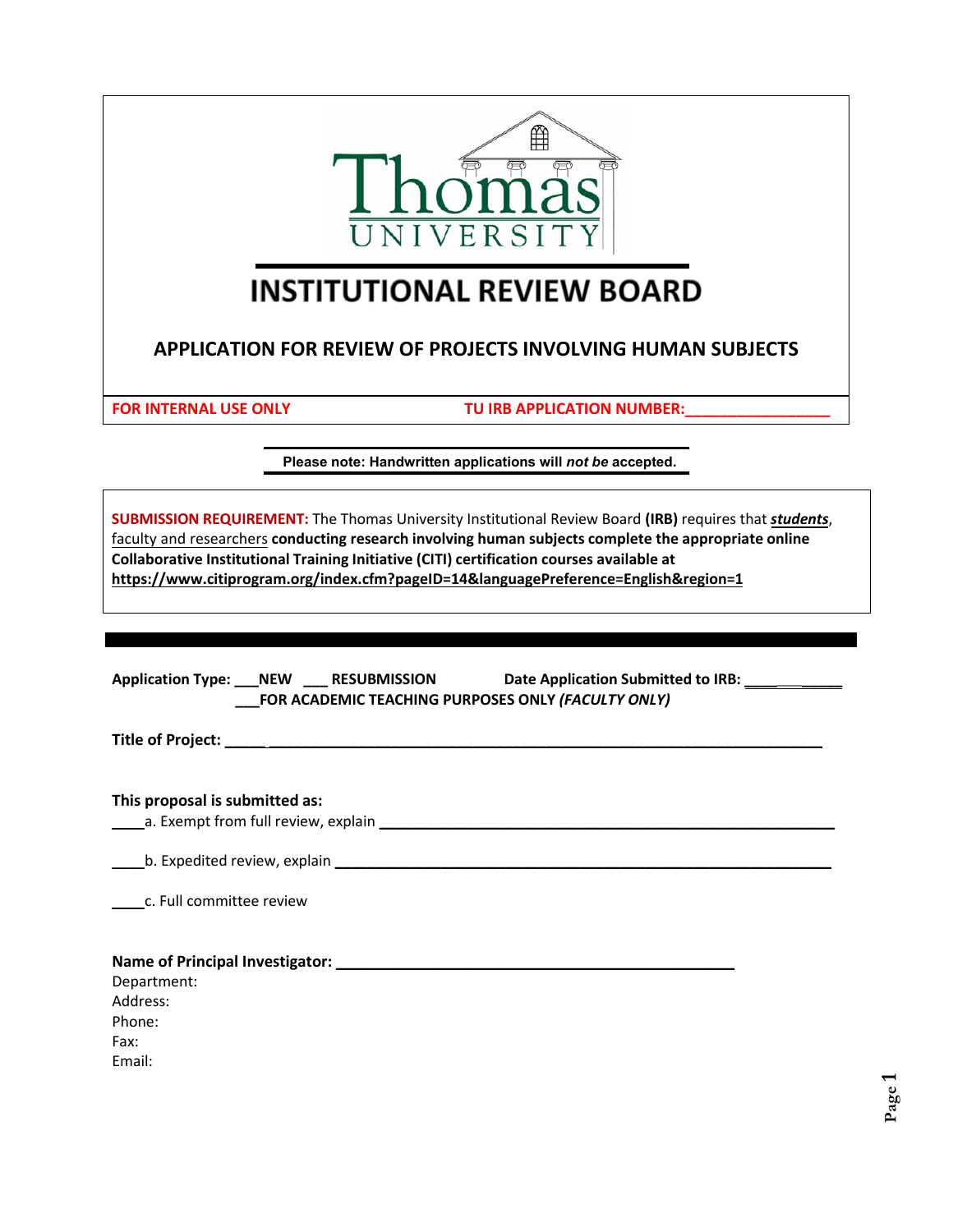**Co-Investigator(s):** List the full names, titles and departments of all Co-Investigator(s) – Cite *both your and their experience* with this kind of research – include your name within the co-investigator(s) group to distinguish your experience among the group as the principal investigator. (If no one but you will be collecting data, state that fact.)

| Department:<br>Phone:<br>Email:                                                                                                                                                                                                                                                                                                       |
|---------------------------------------------------------------------------------------------------------------------------------------------------------------------------------------------------------------------------------------------------------------------------------------------------------------------------------------|
| IRB Submission: Have you submitted this study to any other IRB? No_____Yes_____<br>B. What category of review was the project submitted as?________________________<br>C. Status of review (i.e. approved, not approved, pending). If the project was approved, please attach a<br>copy of the approval letter.                       |
| Joint Institutional Research: Describe how permission has been obtained from cooperating institution(s) -<br>i.e., school, hospital, prison, or other relevant organization. (Attach letters of permission and approval.)                                                                                                             |
| Does this cooperative research require additional IRB permission from another institution?                                                                                                                                                                                                                                            |
| <b>Estimated date to begin data collection:</b> (pending IRB approval) _____________________                                                                                                                                                                                                                                          |
| Duration of project: (Please remember you may not begin data collection without IRB approval)<br>Start Date: <u>Cambridge Contract Contract Contract Contract Contract Contract Contract Contract Contract Contract Contract Contract Contract Contract Contract Contract Contract Contract Contract Contract Contract Contract C</u> |
| Drug/Device Usage: (check all that apply)<br>Project does not use any drug/device for research                                                                                                                                                                                                                                        |
| Project uses an approved drug for a new application<br>Project uses an approved device for a new application<br>Project uses an investigational device - IDE#<br>Letter of indemnification attached (letter should include person/firm and date of filing)<br>Letter of indemnification not applicable                                |

**Sponsorship:**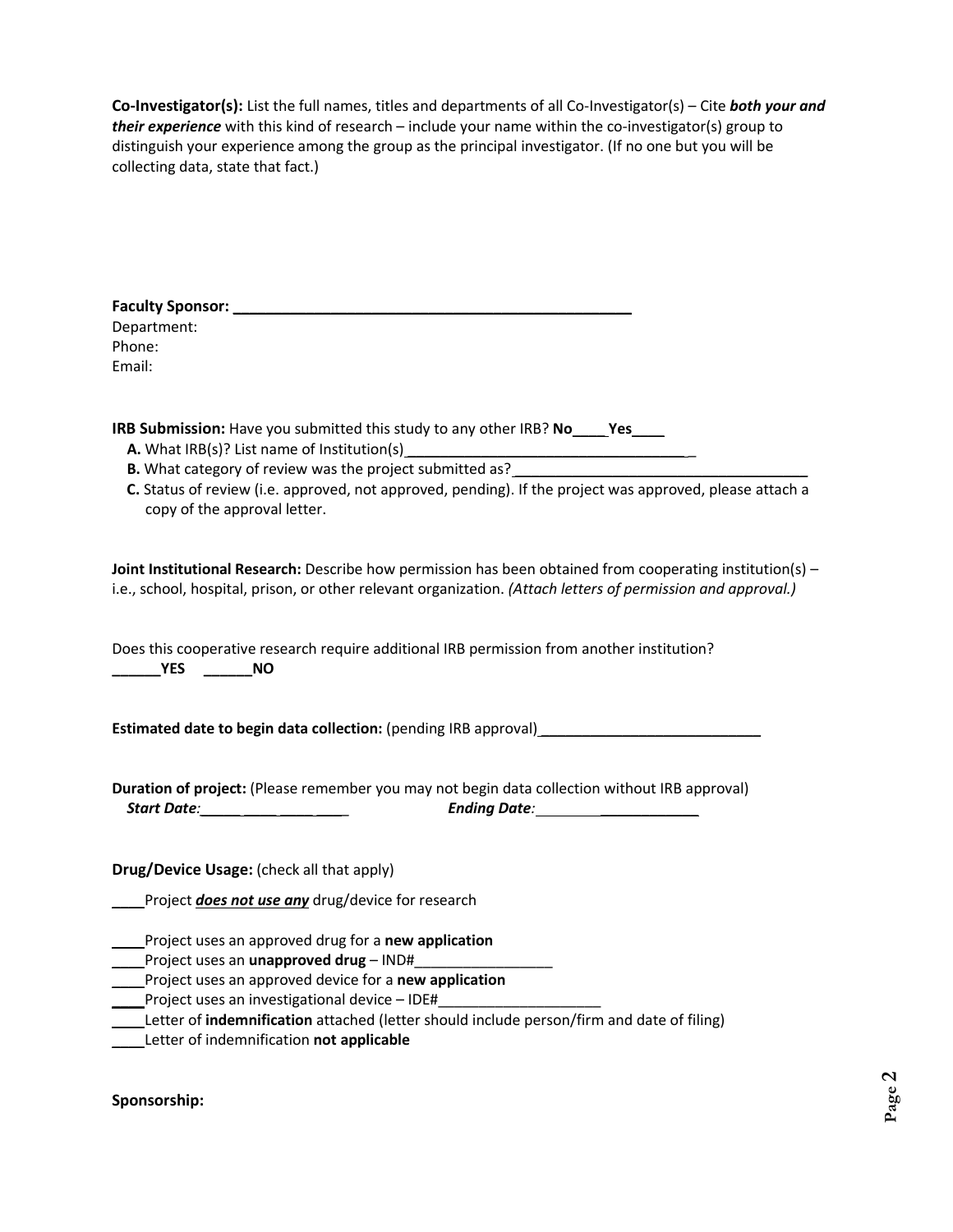\_\_\_\_Project **does not require funding** from an outside source or a commercial sponsor

\_\_\_\_Project **requires funding** from an outside source or a commercial sponsor

- a. Commercial sponsor clinical contact name
- b. Commercial sponsor clinical contact telephone number
- c. Funding source:

\_\_\_\_Funding obtained

\_\_\_\_Funding application pending

\_\_\_\_Funding application to be submitted, deadline\_\_\_\_\_\_\_\_\_\_\_\_\_\_\_\_\_\_\_

**Please explain the** *scientific merit* **of the study:**

#### **General Outline of Proposed Study:**

**A. Describe the research design –** include objectives, procedures *(include number of times observations, examinations, tests, etc. will be conducted)* and expected results.

**B. Describe the involvement of human subjects -** you may use a flow chart to illustrate exactly what will happen to the subjects.

- **1. Are subjects deliberately deceived in any way? \_\_\_\_\_Yes \_\_\_\_\_ No a.** *If YES***, what is the nature of the deception?** *(Explain)*
	- **b. Why is it essential to the research?** *(Explain)*
- **2. If subject deception occurs, what explanation do you give to subjects following their participation?**
- **3. Do subjects risk any harm physical, psychological, legal social or otherwise by participating in the research? \_\_\_\_\_Yes \_\_\_\_\_ No** *If Yes, are the risks necessary? (Explain)*
- **4. What safeguards do you use to minimize risk to subjects?**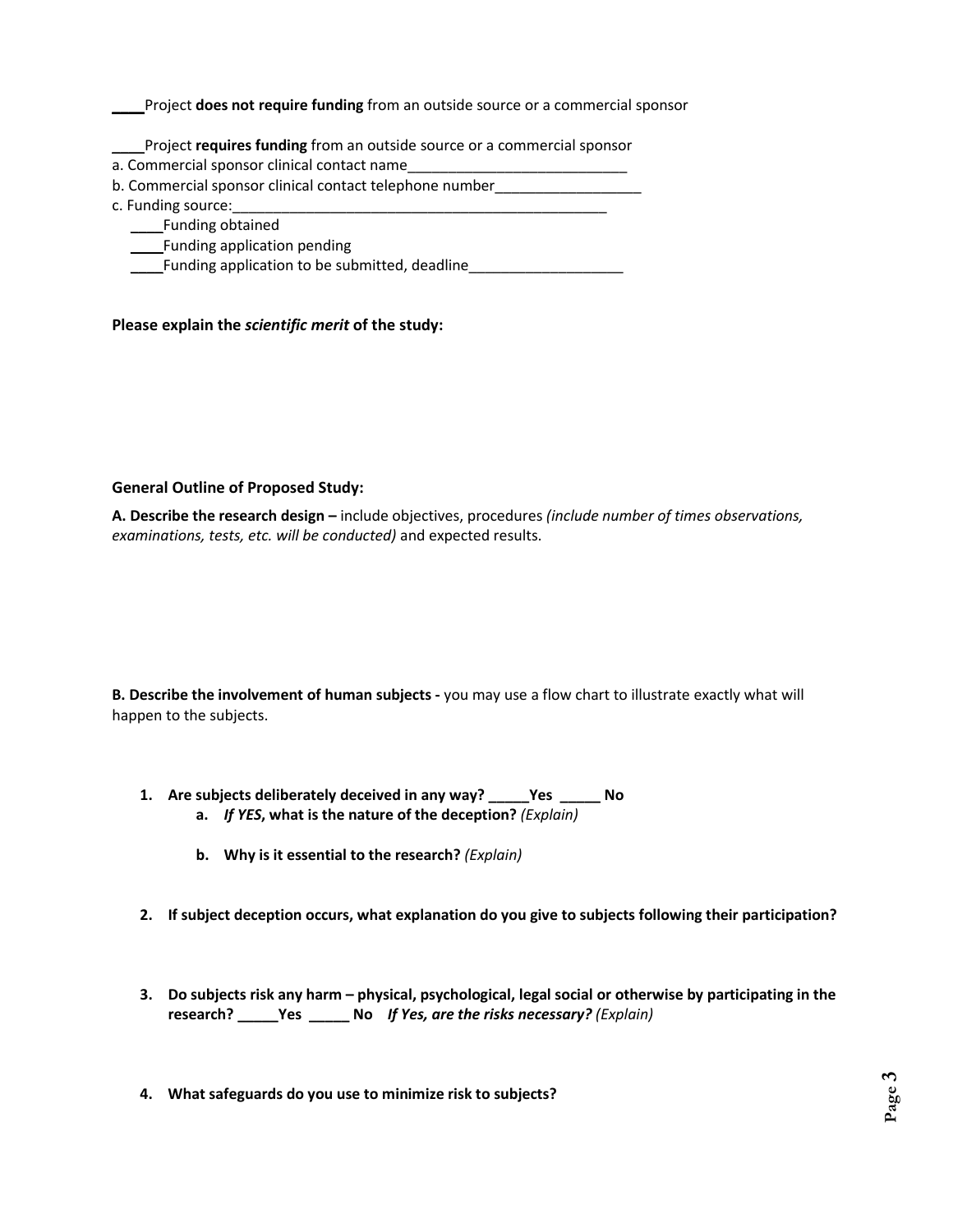**C. Does this project utilize materials of human origin (e.g. blood, tissues)?** \_\_\_\_**No** \_\_\_\_**Yes-** *Explain how:*

**D. In this section, please summarize the complete proposed project within a** *maximum of two***, concise paragraphs** *in lay or non-technical terms***:** 

## **Description of Your Subject Population:**

**A1. Target Population/Incidental Population** *(check all that apply)*

- Pregnant Women \_\_\_\_\_
- Children or Minors \_\_\_\_\_
- Human Fetuses
- Human Neonates
- Prisoners \_\_\_\_\_\_
- Mentally Disabled Persons \_\_\_\_\_
- Wards of the State \_
- Economically Disadvantaged Persons
- Educationally Disadvantaged Persons
- Detainee (*Held in Penal Institution*)\_\_\_\_\_

**A2. Does your target population include any of the following "Special Class Subject Groups,"** which may be considered a vulnerable population? *(Check all that apply.)* 

- Pediatric/Minor Patients
- Juvenile or Minor Prisoners \_\_\_\_\_
- Women of Childbearing Age \_\_\_\_\_
- Psychiatric Patients \_\_\_\_\_
- Mentally Disabled Patients
- Institutionalized Persons \_\_\_\_\_
- Human in vitro fertilization
- Traumatized and Comatose Patients\_\_\_\_\_
- Terminally Ill Patients
- International Research
- Institutionalized Persons \_\_\_\_\_
- Persons with Diminished Capacity /Cognitively Impaired Persons\_\_\_\_\_
- HIV/AIDS Patients
- *Thomas University Adult Students* \_\_\_\_\_
- Adult Students (*Other Institutions*)\_\_\_\_\_
- Minorities \_\_\_\_\_
- Volunteers
- Elderly and aged persons
- Thomas University Students who are Minors
- Thomas University Employees
- Other (*I.e., Within NIH Category of Suicidality*)\_\_\_\_\_

**B. Gender of Focus: \_\_\_\_***Both***, Male and Female Genders** \_\_\_\_ **Males Only** \_\_\_\_ **Females Only**

**Page 4**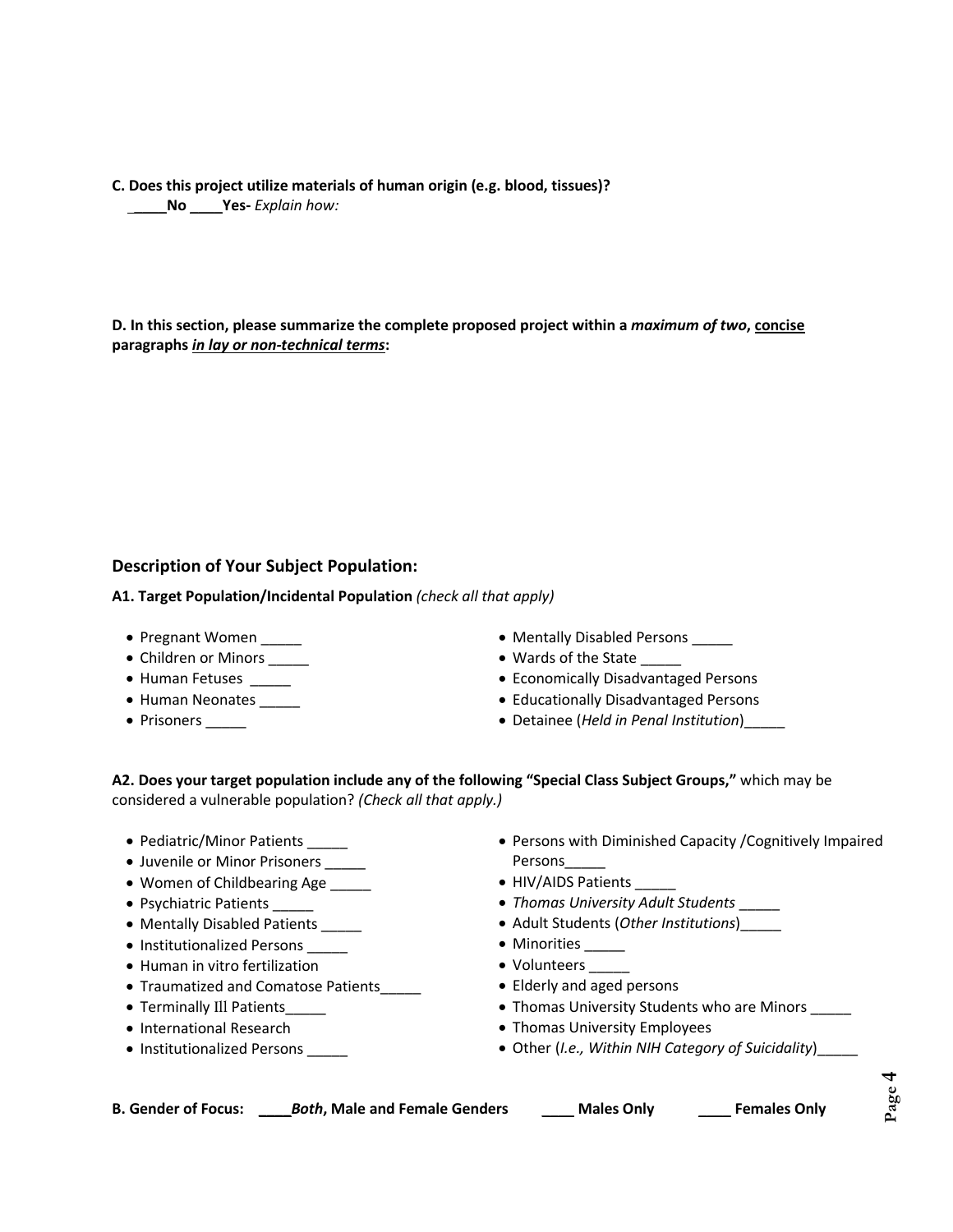**C. Age Range:** \_\_ \_\_ to \_ \_ \_ *(Years of Age)*

**D.** *Estimated* Total Number of Subjects *(where applicable):* Experimental Controls

**E. Describe the results of the** *(Priori) power analysis* **which determined the adequacy of your sample size,**  *(where applicable in accordance with the nature of the proposed research)***:** 

**F. Criteria for** *inclusion* **of subjects:**

- **G. Criteria for** *exclusion* **of subjects:**
- **H. If** *you are associated* **with the subjects (e.g. students, employees, patients), please explain the nature of the association:**

**I. How are subjects recruited? What inducement is offered?** *(Attach a copy of letter or advertisement or poster, digital advertisement on DVD or CD, if any is used.)*

**J. Will someone receive payment for recruiting subjects?** \_\_\_\_**No** \_\_\_\_**Yes** *If YES, Explain:*

- **K. How are confidentiality and/or anonymity assured? Is identifying information removed from the data? If so, at what stage?** *Explain:*
- **L. Will research data, written or otherwise recorded, be destroyed at the end of this study?** \_\_\_\_**Yes** \_\_\_\_**No** 
	- *1. If NO,* **where and in what format and for how long will the data be stored?**
	- *2.* **To what uses might it be applied in the future** *(i.e., research demonstration, public performance, archiving)?*
	- *3.* **How will subjects' permission for further use of their data be obtained?** *(NOTE: It is usually required to archive data for a minimum of three years.)*

**Page** <u>ທ</u>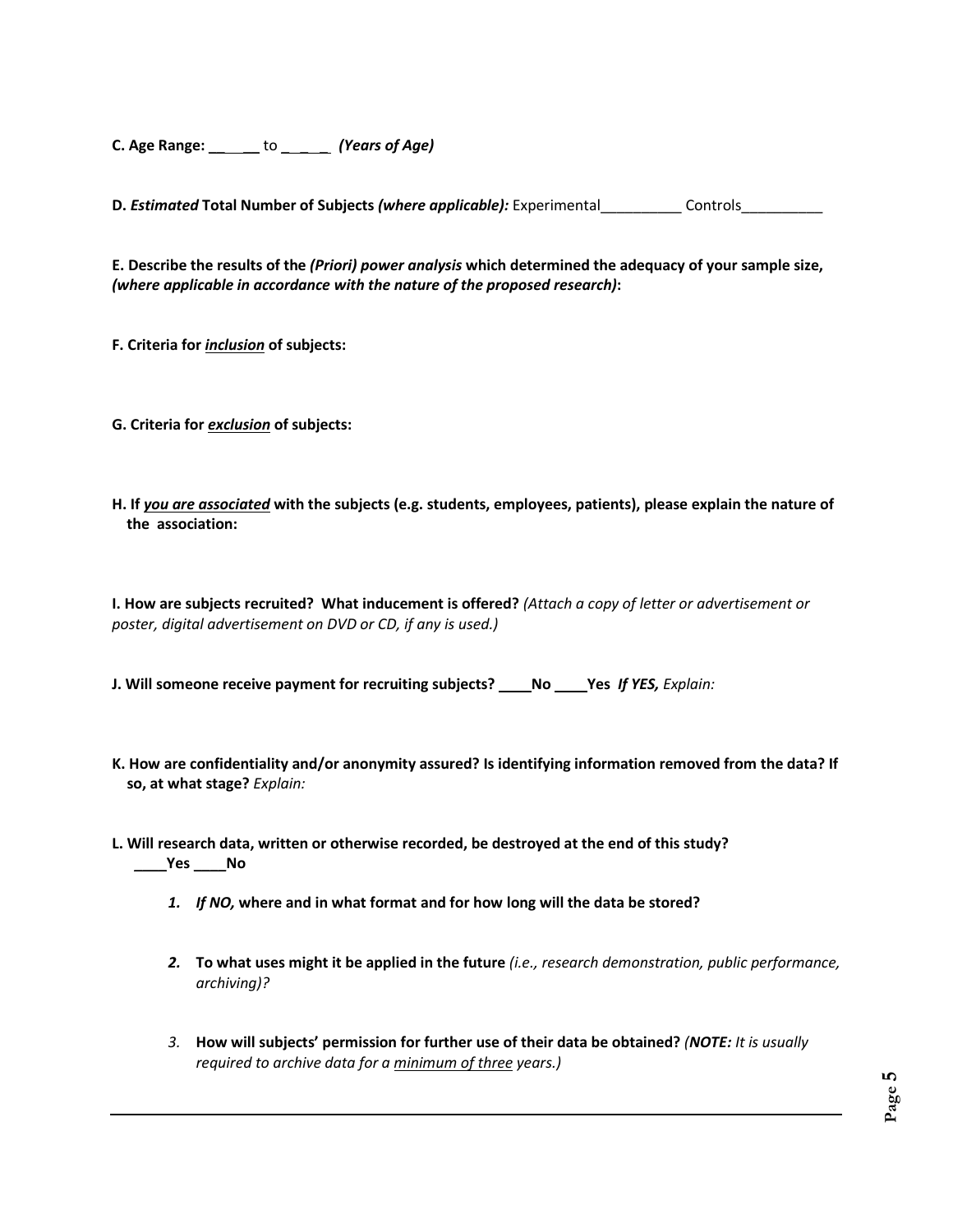#### **Informed Consent:**

\_\_\_\_Please attach a copy of informed consent form, which should include HIPAA requirements if the research falls within the bounds of the Standards for Privacy of Individually Identifiable Health Information or Privacy Rule. If HIPAA elements are **not included**, please provide a copy of HIPPA authorization form along with the informed consent.

#### **Complete A-C below**.

#### *NOTE:* **Compound Authorization under the Privacy Rule:**

*A HIPAA authorization is different than a subject's informed consent. A HIPAA authorization, when executed, is the subject's permission for his/her identifiable health information to be used and/or disclosed for a research purpose. An informed consent document, on the other hand, apprises potential research subjects of the possible risks and benefits associated with participating in the clinical investigation and, when executed, indicates their willingness to participate. See 45 C.F.R. 164.508(b)(3).*

\_\_\_\_Informed consent *not applicable* (Expedited or Exempt study) **Do not complete A-C below. S***kip to Number #15*

**A. Describe how people are identified as potential study subjects (physician referral, record review etc):**

**A1. Who will perform the screening of patients to determine eligibility?**

- **A2. When does screening occur in relation to the signing of the consent?**
- **A3. Describe how potential subjects will be approached and by whom:**

**B. Indicate the approximate length of time that potential subjects will be given to consider participation in this study (length of time between study explanation and signing of the consent form):**

#### **C. Please describe subject payment information:**

- **C1. Subjects will** *not be* **paid\_\_\_\_\_\_\_**
- **C2. Subjects will be paid (describe as follows)**
	- **a.** Total compensation\_\_\_\_\_\_\_
	- **b.** Payments will be dispersed as follows: **b.1.** One time payment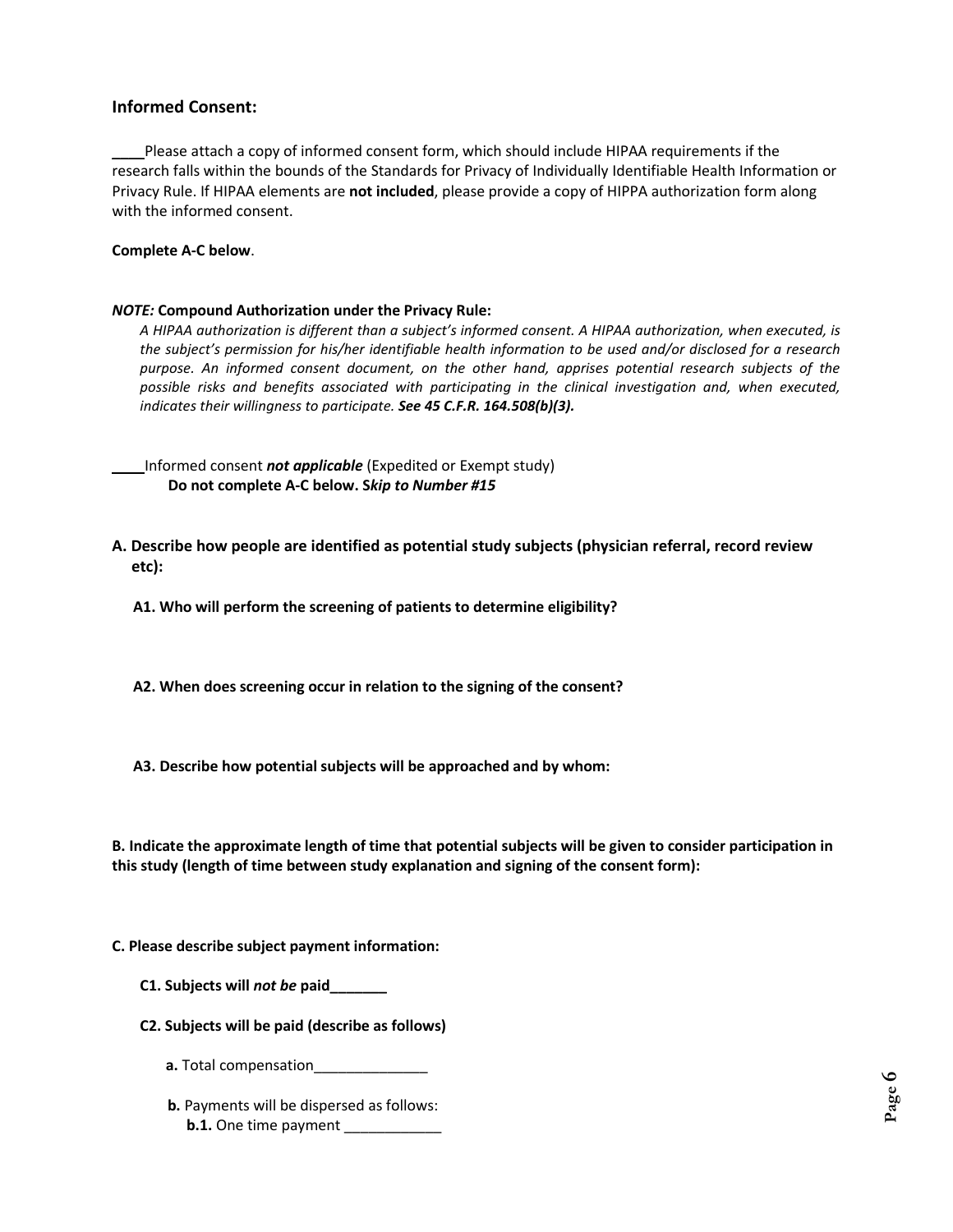| <b>b.2.</b> Multiple payments (please list the frequency and amount of each payment |  |  |
|-------------------------------------------------------------------------------------|--|--|
|-------------------------------------------------------------------------------------|--|--|

**b.3.** Other (describe)

 **b.4.** Subjects will be provided with other compensation, such as gifts or services without charge (please describe)\_\_\_\_\_\_\_\_\_\_\_\_\_

### **15. Waiver of Informed Consent: Are you requesting a waiver of informed consent?**

**NO\_\_\_\_\_\_\_** *If NO skip to #16* **YES\_\_\_\_\_\_\_ If Yes, complete 15A-15F below**

**ALL of the following conditions must be TRUE in order for a waiver to be granted. Please discuss and provide rationale for each condition below:**

**15A. The research involves** *no more than minimal risk* **to the subjects?** TRUE\_\_\_\_\_\_\_\_\_ *Please explain:*

FALSE\_\_\_\_\_\_\_\_ *If false, does not meet criteria for waiver*

**15B. The waiver will not adversely affect the rights and welfare of the subjects?** TRUE\_\_\_\_\_\_\_\_\_ *Please explain:*

FALSE\_\_\_\_\_\_\_\_ *If false, does not meet criteria for waiver*

**15C. The research could not be practicably carried out without the waiver?** TRUE\_\_\_\_\_\_\_\_\_ *Please explain:*

FALSE\_\_\_\_\_\_\_\_ *If false, does not meet criteria for waiver*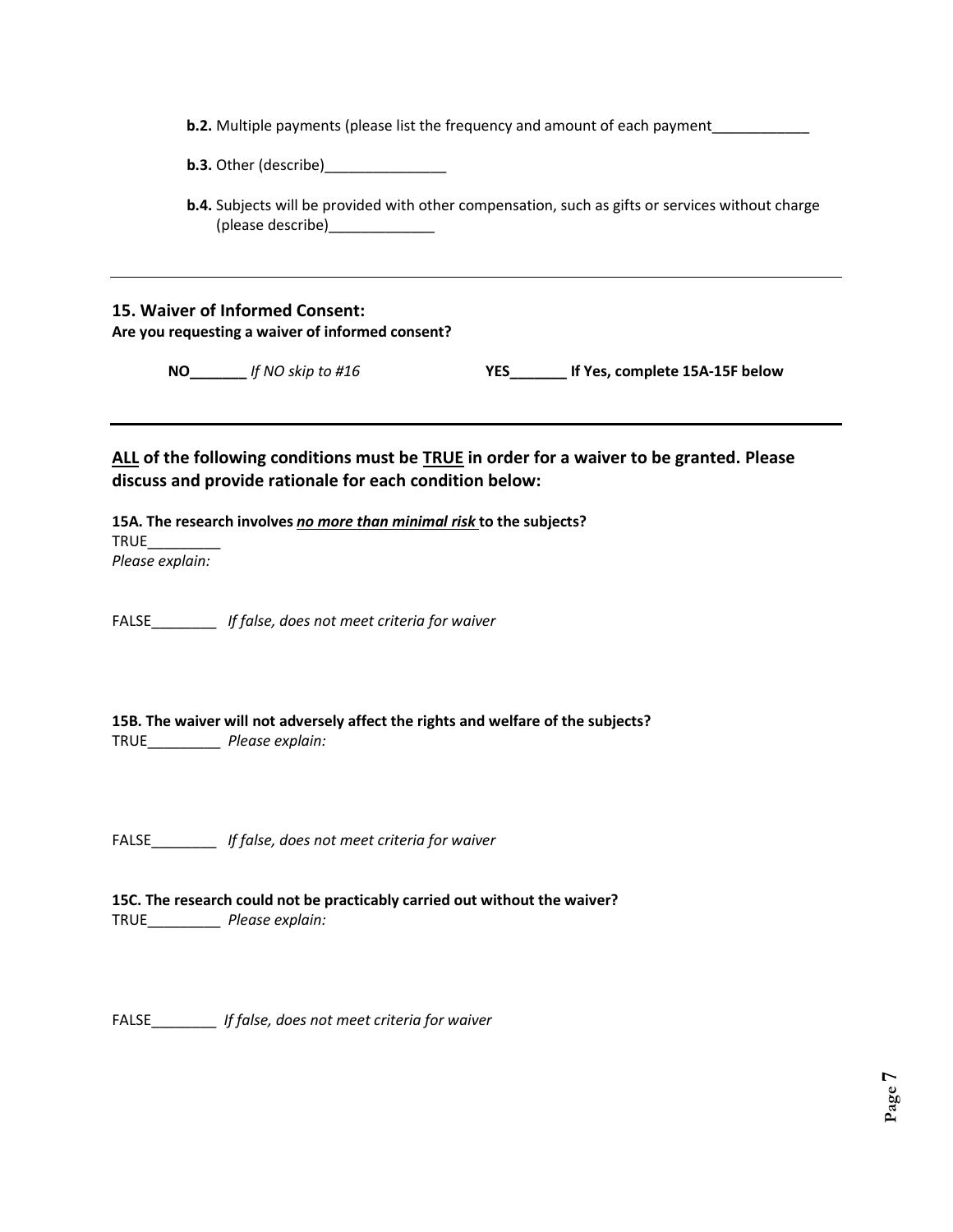**15D. Whenever appropriate the subjects will be provided the additional pertinent information after participation.**

TRUE\_\_\_\_\_\_\_\_\_ *Please explain:*

FALSE\_\_\_\_\_\_\_\_ *If false, does not meet criteria for waiver*

**15E. The only record linking the subject and the research would be the consent document and the principal risk would be potential harm resulting from a breach of confidentiality.** *(Each subject will be asked whether the subject wants documentation linking the subject with the research, and the subject's wishes will govern.)* TRUE\_\_\_\_\_\_\_\_\_ *Please explain:*

FALSE\_\_\_\_\_\_\_\_ *If false, does not meet criteria for waiver*

**15F. The research presents no more than minimal risk** *and* **involves no procedures for which written consent is normally required outside of the research context.** TRUE\_\_\_\_\_\_\_\_\_ *Please explain:*

FALSE\_\_\_\_\_\_\_\_ *If false, does not meet criteria for waiver*

#### **16. Confidentiality and Privacy Procedures:**

*16A.* Does the project involve **protected health information** as defined by HIPAA? **\_\_\_\_\_ YES \_\_\_\_\_ NO** *If NO, skip to # 17; otherwise, continue to question B.*

**16B. IF YES to A (above)** Are you requesting a waiver of authorization to use or disclose protected health information? (i.e., using patient protected health information without obtaining patient consent). **\_\_\_\_\_ YES \_\_\_\_\_ NO** *If YES, skip to question D.*

**16C. IF** *NO* **to 16.B (above)--***Please attach an authorization form for review, if HIPAA requirements are not addressed in the submitted informed consent. Do not complete items 1-11 below. Skip to #18.*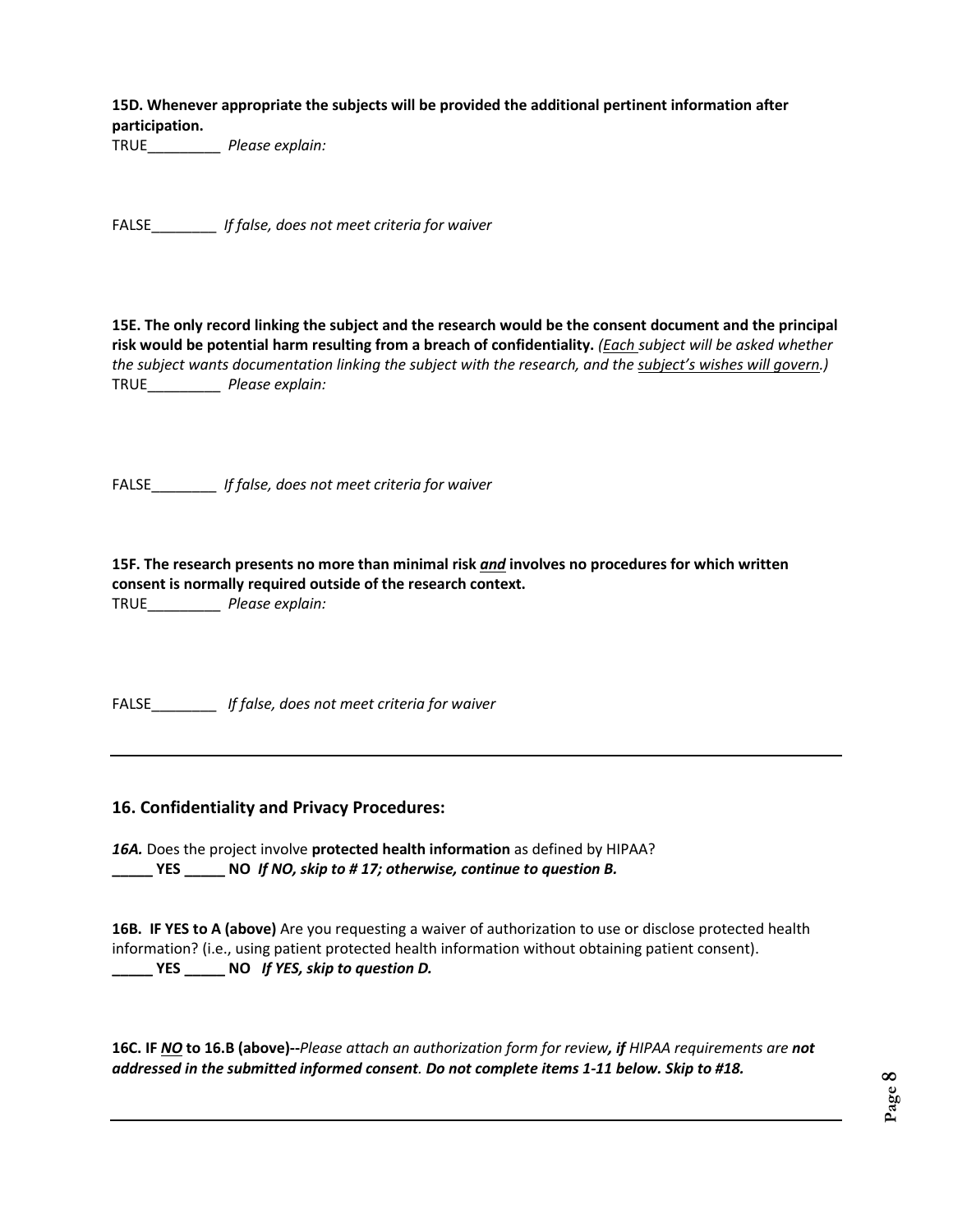# **D. IF** *YES* **TO 16.B (above) Please complete items D1-D11 below:**

**D1.** If requesting a waiver of authorization to disclose personal protected health information, please explain why the waiver is needed?

**D2.** Will you record any direct identifiers (names, social security numbers, patient, hospital, laboratory numbers, addresses, telephone numbers, email addresses, locator information etc.)? **\_\_\_\_\_ YES \_\_\_\_\_ NO**

**D3.** Please explain why it is necessary to record findings using these identifiers.

**D4.** Will the data be reported in such a manner that the subjects are not identified directly? *(Explain):*

**D5.** Describe the coding system you will use to protect confidentiality of these subject identifiers.

**D6.** Describe how subject identifiers will be maintained and destroyed after the study is completed.

**D7.** Will you retain a link between the study numbers and direct identifiers after the data collection is complete? **\_\_\_\_\_ YES \_\_\_\_\_ NO** *If yes, explain why this is necessary and state how long you will keep this link*?

**D8.** Will you provide a link or identifier to anyone outside the research team? **\_\_\_\_\_ YES \_\_\_\_\_ NO** *If YES, please explain why and to whom?*

**D9.** How long, where, and in what form (such as paper, digital or electronic media, etc) will data be kept? In addition, describe what security provisions will be taken to protect the data (password protection, locked file etc).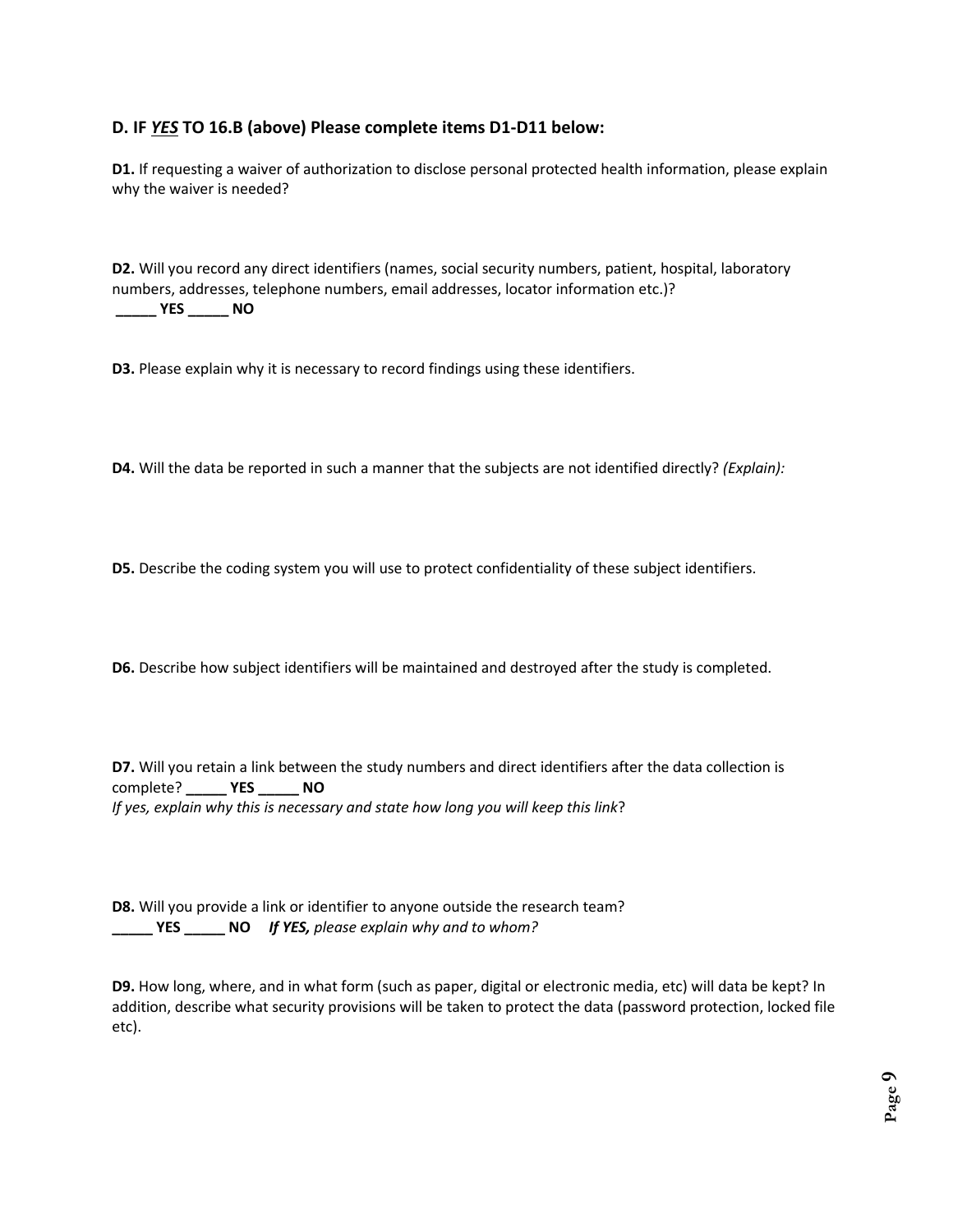**D10.** Indicate the length of time research records will be kept before EITHER all identifiers/codes are removed OR the records are destroyed. Please describe the procedures used for destruction.

**D11.** If multi-site projects, how will confidentiality be maintained?

\*\*\***Please note: Signature of this application form by the primary investigators provides written assurance that the identifiable individual patient information will not be reused or disclosed improperly**.

#### **Cross-Cultural Research:**

| 17. Will this research be conducted with subjects who reside in another country or live in a cultural context |            |  |  |
|---------------------------------------------------------------------------------------------------------------|------------|--|--|
| different from mainstream US society?                                                                         | <b>YES</b> |  |  |

**If yes**, will there be corresponding complications in your ability to minimize risks to subjects, maintain their confidentiality, and/or assure their right to voluntary informed consent as individuals?

**\_\_\_\_\_ YES \_\_\_\_\_ NO** *If YES*, explain how you will resolve them.

#### **Restrictions: Research Purposes Only**

**18. Procedures for RESEARCH PURPOSES ONLY:**

**18A. List procedures, which are being performed for RESEARCH PURPOSES ONLY** 

**•NOTE:** These procedures would not normally be done in the absence of this research protocol *(IF None, Skip to #19):*

#### **18B. Describe rationale for using each noted procedure:**

#### **18C. How will the procedures that are for RESEARCH PURPOSES ONLY be paid for?**

- Who will be responsible for these costs if the patient's insurance will not cover it?
- Will the subjects incur additional cost as a result of participation in this study? If yes, explain:)

# **19A.Will the utilization of hospital/medical facility fiscal resources be needed for research purposes?**

*Such as:* 

- Manpower
- Medical record retrieval \**please note medical records 3 years or older incur a retrieval, delivery and filing cost*
- Nursing time for documentation

**\_\_\_\_No -** *if No, skip to #20*

**\_\_\_\_Yes -** *if Yes, continue to #19B*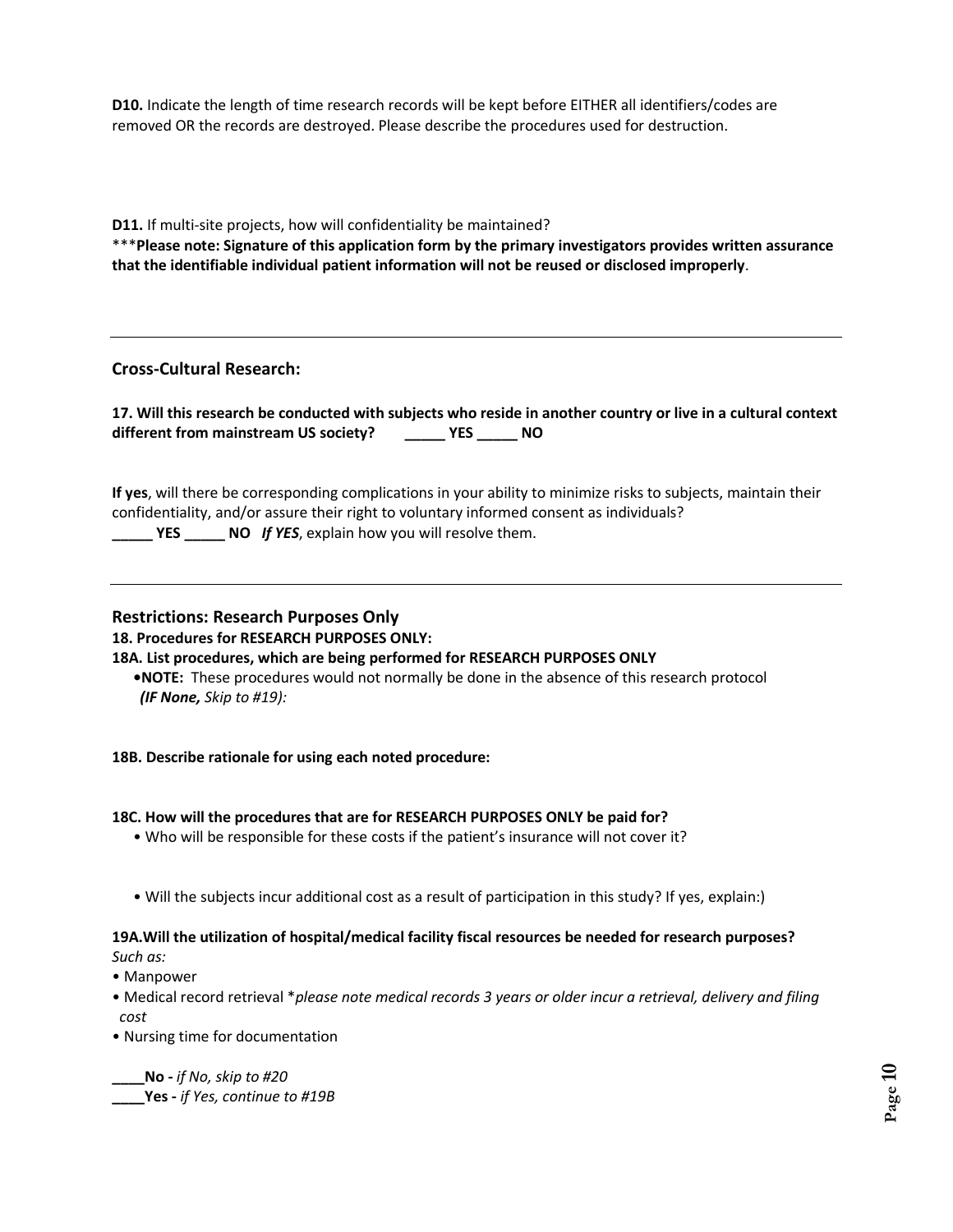**19B. If the hospital/medical facility will be reimbursed, please describe the procedures that will be used to reimburse the hospital/medical facility:**

**20. Describe any ALTERNATE TREATMENTS** (as opposed to those for research purposes only) **and their relative advantages and disadvantages: NONE**\_\_\_\_\_\_\_\_\_\_\_ *Skip to # 21* **YES** \_\_\_\_\_\_\_\_\_\_\_\_ *Please describe below:* 

#### **21. RISK VS BENEFITS ANALYSIS:**

**21A. Describe the anticipated benefits of this research to individual subjects:**

**21B. Describe the likelihood of the risk of harm (including stress, discomfort, invasion of privacy, potential loss of confidentiality, etc.) from study procedures, drugs, devices etc.**

**21C**. **How do the anticipated benefits of this research outweigh the risks**?

**D. Please indicate projected incidence, severity and duration of side effects.** (If the study compares an experimental drug to a marketed drug, include information on side effects of marketed drug also. If there is a washout period or a placebo-only period during this study, indicate any potential risks to subjects without medication during this time. Include physical, psychological, social, economic or other risks or discomforts.)

#### **E. Other Potential Risks:**

**F. Precautionary measures to be taken to eliminate or reduce the risks and/or discomforts:**

#### **22. Conflict of Interest:**

**22A. \_\_\_\_\_ YES \_\_\_\_\_ NO** Have you or will you or a member of you immediate family receive from the sponsor of the research financial or other forms of compensation?

**22B. \_\_\_\_\_ YES \_\_\_\_\_ NO** Do or will you or a member of your immediate family have a vested interest in the company/agency/firm that is to sponsor the research (answer no if there is no sponsor for the research)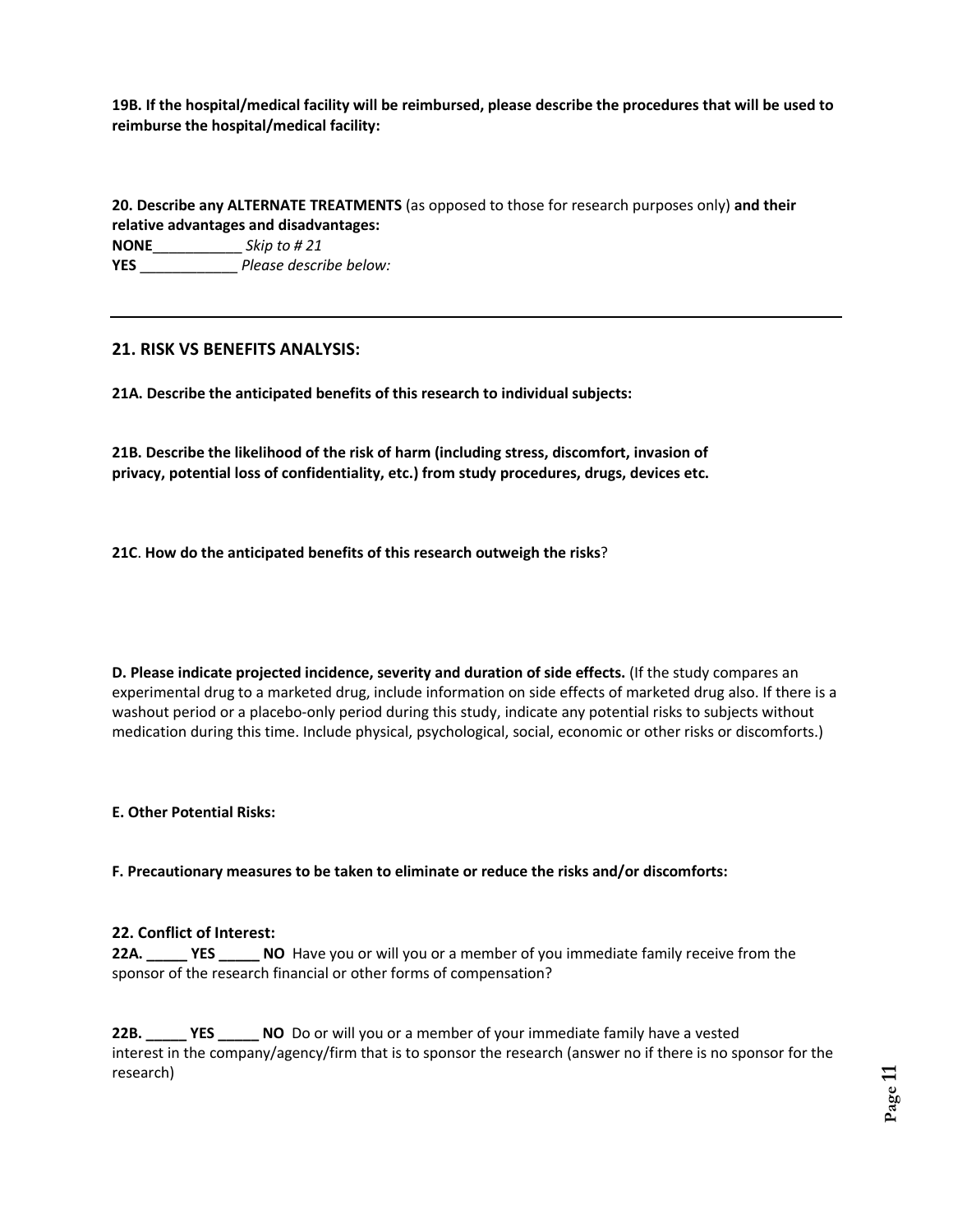# **22C. \_\_\_\_\_ YES \_\_\_\_\_ NO** Are you submitting FDA form 3454 or 3455 (Conflict of Interest)? **If yes**, please attach a copy.

#### **If yes to either 22.A. or 22.B. Complete 1 and 2 below:**

**1.** Describe the relationship between you or a member or your immediate family and the sponsor of the research.

**2.** Include a statement in the consent form addressing potential conflicts of interest or state below why you believe such a statement is not necessary for the protection of human subjects.

#### **23. Additional Attachments** *(Checklist)***:**

- **\_\_\_\_Copy of Human Subjects Education Training Certificate;** *or* the **Collaborative IRB Training Initiative (CITI) Training Certificate;** or the current form of documented proof issued *by the training authorities* regarding the completion of the respective training. **(The application will** *not* **be reviewed without this documentation.)**
- **\_\_\_\_Copy of principal investigator(s)' curriculum vitae attached** *(See the following CV Waiver Statement)*  **\_\_\_\_***CV Attached Waiver Principal Investigator:* A copy of CV as an attachment can be waived if the principal investigator has previously submitted a copy of their CV within the last two years and that CV resides on file with the IRB, or the investigator is a student who is under the guidance of a faculty sponsor.

**\_\_\_\_Copy of all other investigator(s)' curriculum vitae attached** *(See the following CV Waiver Statement)*  **\_\_\_\_***CV Attached Waiver All Other Investigators:* A copy of CV as an attachment can be waived if all other additional investigators have previously submitted a copy of their CV within the last two years and that CV(s) reside on file with the IRB, or the investigators are students who are under the guidance of a faculty sponsor.

**\_\_\_\_Copy of Data Collection Form attached \_\_\_\_Copy of Survey** 

#### **Assurance of Principal Investigator:**

I will promptly report **proposed changes in the activity** or **unanticipated problems** involving risk to subjects or others including adverse reactions to biologicals, drugs, radioisotope labeled drugs, or to medical devices to the IRB and, in case of Department of Health, Education and Welfare supported activities*(where applicable*), to the Department of Health, Education and Welfare.

*As the Principal Investigator on this project, I certify by my signature below that the information provided in this application is accurate and fully describes any and all procedures regarding human subjects under, which I will conduct this research.*

*I, the undersigned, agree to accept responsibility for my co-investigator(s) and other personnel involved on this project, in regards to their compliance with the above stated policies.*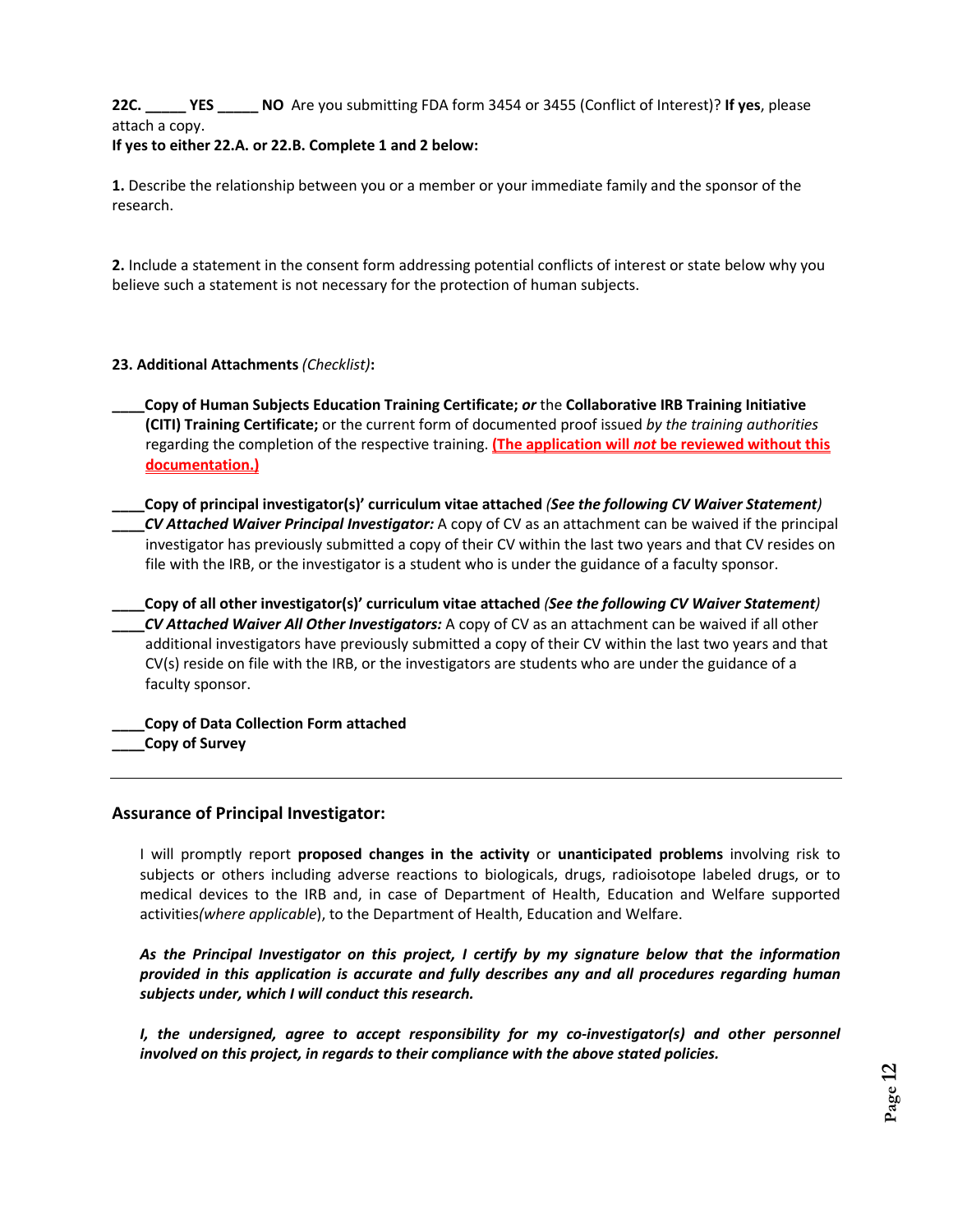I will retain the documentary evidence of informed consent, documentation of the experiment, experimental data, reports and all procedures performed for *at least three years after* the proposed activity has been completed or discontinued.

The IRB is obligated to continually review this activity. Therefore, I agree to furnish progress reports to the committee when requested.

I, the undersigned, understand and agree that *upon approval of this application*, should complaint of a *violation of any procedures* as proposed within this document occur, as deemed through investigation by the Thomas University IRB or bodies employed by Thomas University, this application *will be reversed and denied continuation of approval, and the termination of the research under this proposal will be so ordered and enforced to the fullest extent of the law.*

*Please note: Signature of this application form by the primary investigator provides written assurance that the identifiable individual patient information will not be reused or disclosed improperly. A signature further attests that they have read and understand all abovementioned statements concerning Thomas University policy for research or similar activities involving humans as subjects; federal, state and county regulations and laws where applicable; and certify that they will uphold all regulations and policies as required and prescribed by law, along with the principles set forth by the National Commission for the Protection of Human Subjects of Biomedical and Behavioral Research's report, The Ethical Principles and Guidelines for the Protection of Human Subjects of Research (commonly known as the "Belmont Report") and Title 45 – Public Welfare Section 46, "Protection of Human Subjects" of the U.S. Code of the Department of Health and Human Services.*

\_\_\_\_\_\_\_\_\_\_\_\_\_\_\_\_\_\_\_\_\_\_\_\_\_\_\_\_\_\_\_\_\_\_\_\_\_\_\_\_\_ \_\_\_\_\_\_\_\_\_\_\_\_\_\_\_

\_\_\_\_\_\_\_\_\_\_\_\_\_\_\_\_\_\_\_\_\_\_\_\_\_\_\_\_\_\_\_\_\_\_\_\_\_\_\_\_\_ \_\_\_\_\_\_\_\_\_\_\_\_\_\_\_

*Principal Investigator's Signature (SEAL) Date*

**For faculty supervisor approval:** 

*I believe that the research can be safely completed without endangering human subjects and within the bounds of the principles set forth by the National Commission for the Protection of Human Subjects of Biomedical and Behavioral Research 's report, The Ethical Principles and Guidelines for the Protection of Human Subjects of Research (commonly known as the "Belmont Report") and Title 45 – Public Welfare Section 46, "Protection of Human Subjects" of the U.S. Code of the Department of Health and Human Services. Furthermore, I have read the enclosed proposal, and I am willing to supervise the investigator(s).* 

*Faculty Sponsor's Signature (SEAL) Date*

*RESPONSE TO APPLICATION FOR APPROVAL OF RESEARCH INVOLVING HUMAN SUBJECTS*